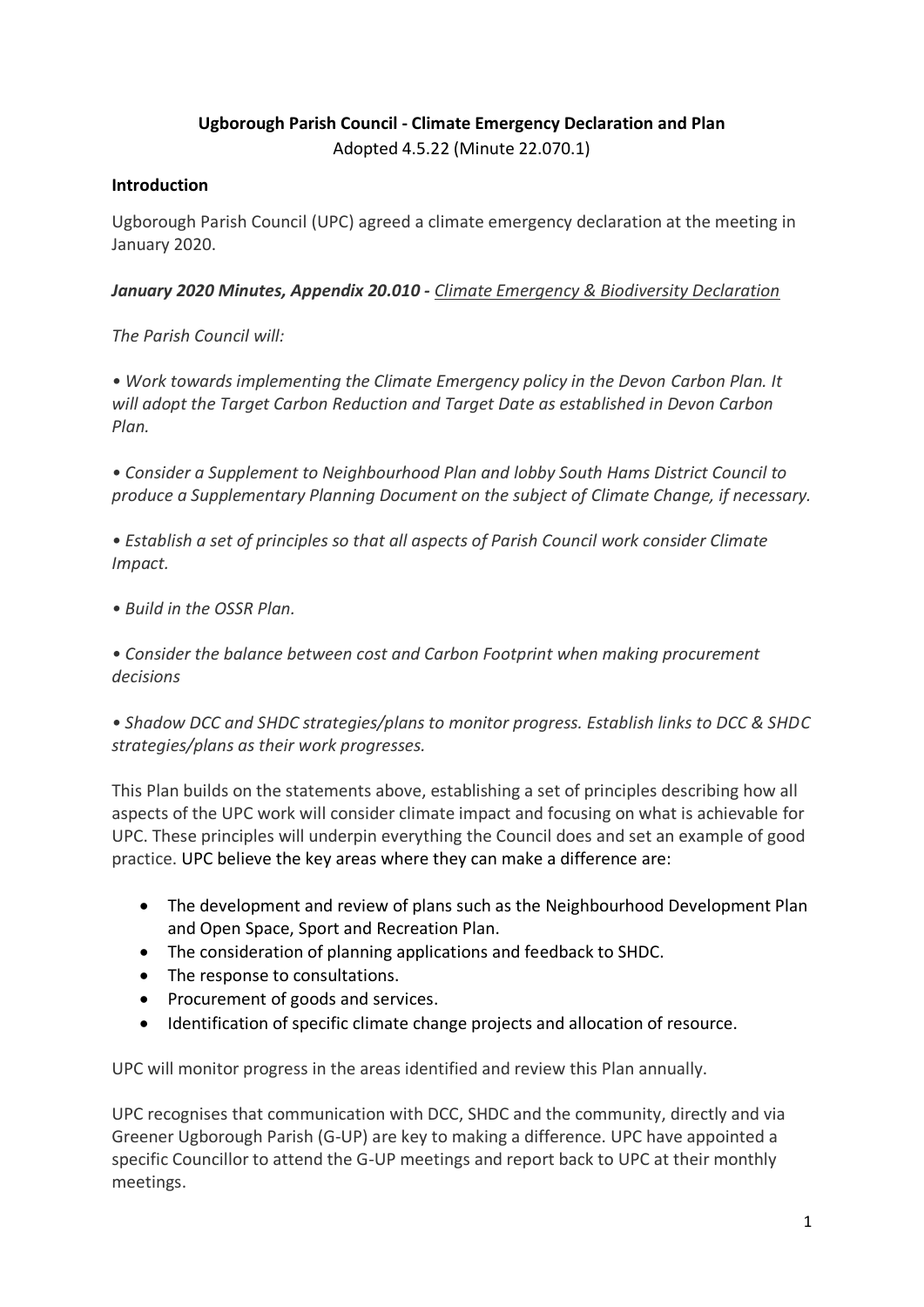**Work towards implementing the Climate Emergency policy in the Devon Carbon Plan. It will adopt the Target Carbon Reduction and Target Date as established in Devon Carbon Plan. (**Home – [Devon Climate Emergency\)](https://www.devonclimateemergency.org.uk/interimcarbonplan/)

UPC will aim to support the achievement of all the objectives in the Devon Carbon Plan, in particular: *Engaged communities acting for resilience and a net zero carbon Devon.*

Consideration will be given to calculating the carbon footprint for Ugborough Parish and identifying ways of reducing it. The information obtained will be used to identify what UPC can do to support the Devon Carbon Plan targets and as evidence to support allocation of resources on projects. (*reference NALC - What can local councils do on climate change, 2021*) Specific climate change projects will be identified with allocated resource where necessary.

**Consider a Supplement to the Neighbourhood Plan (NDP) and lobby South Hams District Council to produce a Supplementary Planning Document on the subject of Climate Change, if necessary. (**[Ugborough Neighbourhood development plan | Ugborough Parish](https://ugboroughparishcouncil.org/ugborough-neighbourhood-development-plan/)  [Council\)](https://ugboroughparishcouncil.org/ugborough-neighbourhood-development-plan/)

The NDP includes policies on transport and movement (Ug3), biodiversity (Ug11a), design (Ug 12), sustainability (Ug14) and community facilities (Ug17). At the next review of the NDP (expected to begin in 2023) links and policies will be updated to reflect the current DCC and SHDC strategies and plans in relation to climate change as well as current community views on responding to climate change.

Plymouth and South West Devon have produced a Climate Emergency Planning Policy and Guidance consultation document (March 2022).

**Establish a set of principles so that all aspects of Parish Council work consider Climate Impact.**

Particular aspects of UPC work where climate impact needs to be considered include:

- UPC's role as consultees on planning applications, including ensuring:
	- o the NDP policies are adhered to and key elements of biodiversity and climate change are taken into account, e.g. ensuring trees and hedgerows are conserved, EV charging points are installed, buildings are carbon neutral/net zero to avoid retro fitting.
	- o consideration is given to the Plymouth and South West Devon Climate Emergency Planning Policy and Guidance consultation document (March 2022).
- Using public consultations to lobby for change/improvement in public transport, EV charging, better digital connectivity, biodiversity etc.
- The procurement of goods and services.
- The review of relevant Plans and documentation.

## **Build in the OSSR Plan (**[ugborough-parish-ossr-plan-march-2021-revision.pdf](https://ugboroughpc.files.wordpress.com/2021/03/ugborough-parish-ossr-plan-march-2021-revision.pdf)  [\(wordpress.com\)\)](https://ugboroughpc.files.wordpress.com/2021/03/ugborough-parish-ossr-plan-march-2021-revision.pdf)

The purpose of the Open Space, Sport and Recreation (OSSR) Plan is to gather together proposed projects within the Parish for open space, sport and recreation. The Plan prioritises